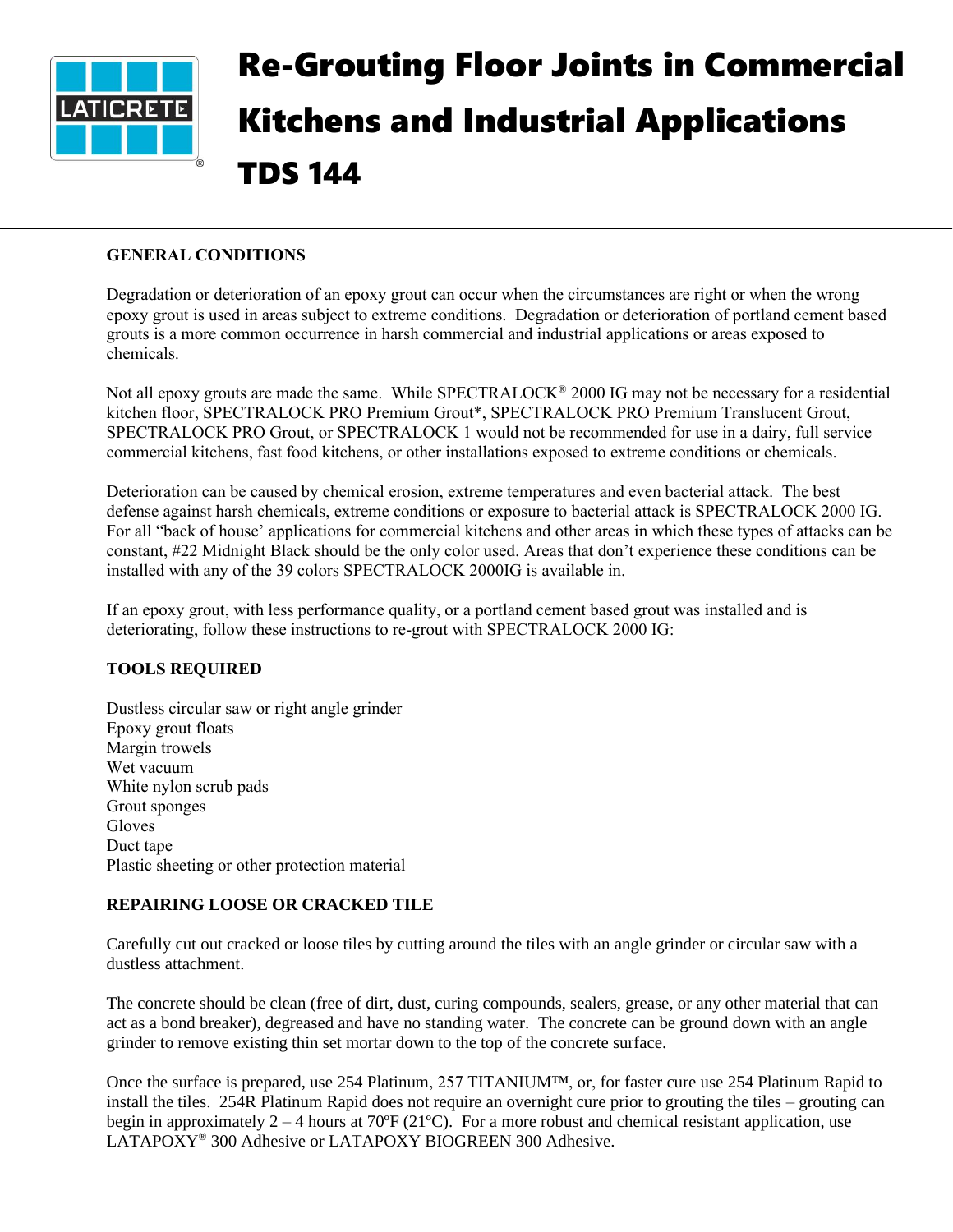## **REMOVING EXISTING DETERIORATING GROUT**

#### **Option 1. Saw-cut existing joint with diamond blades**

- **a.** Soak the floor and joints with a strong solution of bleach and water. Please follow all safety precautions set forth by bleach manufacturer (including the use of protective gloves and clothing).
- **b.** Allow the bleach to remain 30-60 minutes and wet vacuum excess solution off (this will help to soften all weak grout).
- **c.** Use hand-held electric circular saw or right angle grinder (e.g. Makita [www.makita.com\)](http://www.makita.com/) with diamond saw blades and dustless attachments to remove the softened grout. The diamond blades can even be "doubled-up" to ensure that the entire width of the grout joint is removed. The existing grout should be removed to at least ½ the depth of the grout joint down to stable and sound existing grout or bedding mortar. Be sure to scrape out all soft and loose grout and leave joints clean.
- **d.** After removing the grout, soak the floor using hot water containing a degreaser detergent (follow the manufacturer's guidelines for mixing ratios). Typically, low pressure wash techniques can be used for this application.
- **e.** Allow the joints to soak with this solution a minimum of 10 minutes, or as stated by detergent manufacturer.
- **f.** Remove water using a wet vacuum.
- **g.** Rinse the floor two times with clean water and use wet vacuum to remove water.
- **h.** Blow the joints clean and dry with compressed air.
- **i.** Ensure that joints are clean, free of grease and oil contaminants, and are fully dry before installing SPECTRALOCK 2000 IG. Use a wet vacuum to remove all standing water. The grout joints can be damp when the re-grouting takes place. If needed, contact LATICRETE Technical Services for more guidance.

#### **Option 2. Using a hot water, high pressure cleaning machine**

Use a high pressure water jet with hot water and a pump capable of producing a minimum of 1,000 psi (6.9 Mpa). The use of hot water in the pressure cleaning system will help to soften and remove all questionable and soft grout.

NOTE: This option should only be used if the use of abundant water will not damage surrounding areas, equipment or other building elements. This option generally works best in wide open, slab-on-grade large industrial projects.

- a. Direct the high pressure jet at all the joints, moving continuously, to remove the existing grout. The existing grout should be removed to at least ½ the depth of the grout joint down to stable and sound existing grout or bedding mortar.
- b. After removing the grout, soak the floor using hot water containing a degreaser detergent (follow the manufacturer's guidelines for mixing ratios). Allow the joints to soak with this solution for a minimum of 10 minutes.
- c. Remove water using a wet vacuum.
- d. Rinse the floor two times with clean water and use wet vacuum to remove water.
- e. Blow the joints clean and dry with compressed air.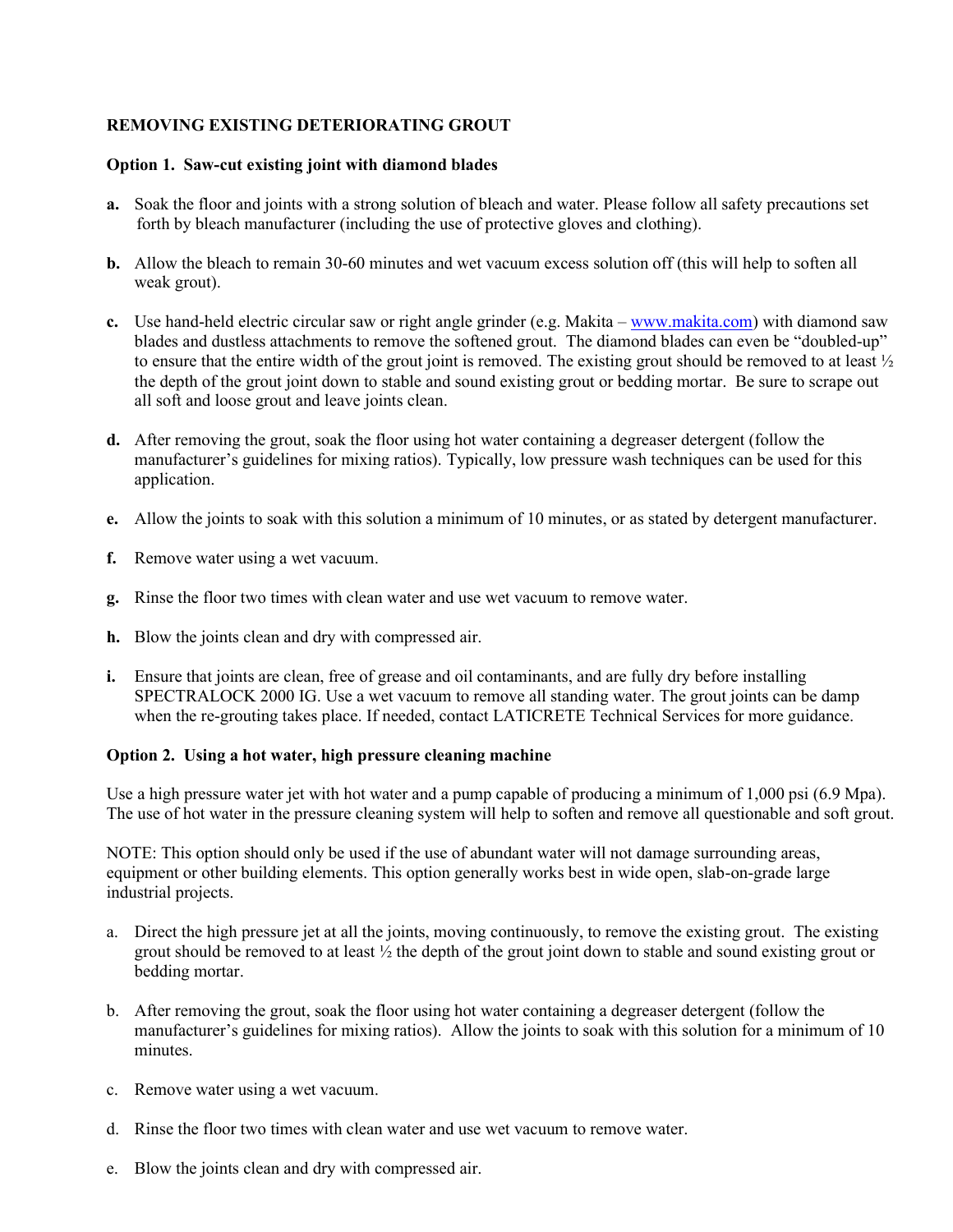f. Ensure that joints are clean, free of grease and oil contaminants, and are fully dry before installing SPECTRALOCK 2000 IG. Use a wet vacuum to remove all standing water. The grout joints can be damp when the re-grouting takes place. If needed, contact LATICRETE Technical Services for more guidance.

## **RE-GROUTING WITH SPECTRALOCK 2000 IG**

## **Preparation**

Please read LATICRETE Product Data Sheet 030.0 and the SPECTRALOCK® 2000 IG installation instructions (DS 004.5) prior to using SPECTRALOCK 2000 IG. Store epoxy components for 24 hours at 70°F – 80°F (21°C – 27°C) to make mixing and application easy. For exterior applications, consult LATICRETE Technical Services. Ensure that joints are clean, free of grease and oil contaminants, and dry before installing SPECTRALOCK 2000 IG.

## **Temperature**

For SPECTRALOCK 2000 IG, surface temperature range for installation must be between:  $45^{\circ}F - 90^{\circ}F$  (7 $^{\circ}C -$ 32°C). Hot temperatures decrease working time and accelerate cure. Cold temperatures thicken epoxy resins and retard cure time.

## **Mixing**

Mix SPECTRALOCK 2000 IG according to SPECTRALOCK 2000 IG installation instructions (DS 004.5, included with each kit of SPECTRALOCK 2000 IG). Pour SPECTRALOCK 2000 IG Part A and Part B into a clean mixing pail and mix thoroughly with a drill mixer until all liquids are completely blended. Add all of the SPECTRALOCK Part C powder. Using a high speed drill ( $> 450$  rpm), mix the grout thoroughly for a minimum of 2 minutes and until a creamy, loose consistency is achieved. The mixing should aerate the grout to a very fluffy mix. For large scale production work, stage mixing area to allow for continuous mixing of multiple units in accord with the manpower available on site.

#### **Grouting**

Grout can remain in bucket during installation. All debris should have already been removed from the joints, and surface of the tile should be cleaned and dry. Do not leave water in joints. If water is still present, continue to use a wet vacuum to soak up all standing water as work proceeds.

**Note:** Some tile and stone may be stained or scratched by grouting. Conduct a test area to determine suitability and acceptability of the grout and tile.

Use a hard rubber epoxy grout float to pack and compact the joints fully. Pass the float diagonally held at a  $90^{\circ}$ angle across the tile to ensure the joints are packed fully and to avoid material being pulled out of the joint. Remove excess grout from tile surface. Do not leave a heavy film.

#### **Initial grouting cleanup**

Add 1 packet of Cleaning Additive 377 to 2 gallons (7.6 L) of clean water and mix until fully dissolved (Do not mix cleaning additive with grout). For SPECTRALOCK 2000 IG, cleaning can begin approximately 15 minutes after grouting at 70°F (21°C). Apply abundant clean water to tile. Lightly scrub in a circular motion with white nylon pad to loosen grout residue on tile surface and to form the joints. Remove froth by dragging a clean, damp grout sponge diagonally horizontally across tile with hands held low. Rinse sponge frequently and change water every 150 ft<sup>2</sup> (14 m<sup>2</sup>) or less. Repeat twice.

#### **Final grouting cleanup**

Wait at least 90 minutes at 70°F (21°C) before beginning the final wash. Add final Cleaning Additive 377 to 2 gallons (7.6 L) of clean water and mix until fully dissolved. Use the same cleaning procedure as the first wash, but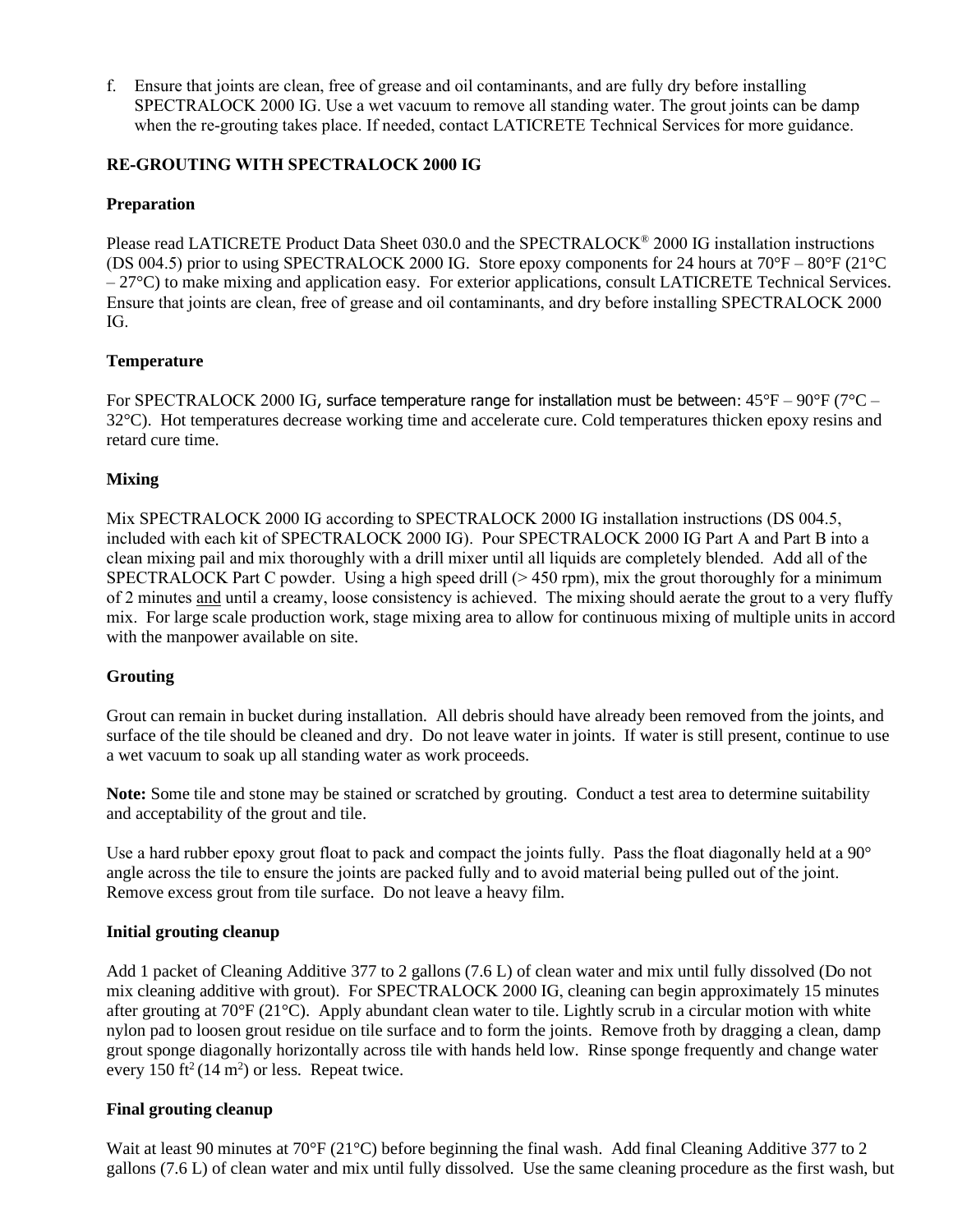try to avoid contacting the grout (clean tile surface only). At this time, repair any pinholes, clean up job site and clean base off.

## **Final Inspection**

Inspect after 6 to 12 hours for SPECTRALOCK® 2000 IG. If any haze remains on tile, scrub with warm soapy water.

Do not use any epoxy haze removers until after full 7 day (70ºF (21ºC)) cure.

#### **Caution**

Always use protective clothing (gloves, long sleeve shirt, and safety glasses) when working with epoxies. Epoxy and epoxy components may irritate eyes and skin. Avoid contact with eyes or prolonged contact with skin. In case of contact, flush thoroughly with water. Keep out of reach of children.

## **Set Times**

To facilitate faster setting time, the use of a space heater can be used to warm the surface of the tile AFTER the installation is complete, the second wash has been finished and any residual haze has been removed. The space heater should warm the surface and not blow hot air directly onto the tile and grout. In other words, propane salamander heaters blowing hot air on the floor is not a great idea; but, an electrical space heater with a fan may be very beneficial to helping the grout cure in a shorter time frame. The temperature of the surface is more important than the air temperature for rapid curing. This means that the air temperature will have to be warm as well. Keep traffic off the floors until the grout becomes tack-free.

## **Protection**

Protect grout from dirt and dust before opening to foot traffic (see Time To Traffic chart on DS 030.0 for more information). Do not leave standing water on the joints before covering them. Maximum stain and chemical resistance is achieved after 7 days for SPECTRALOCK 2000 IG.

The floor must be covered, prior to leaving the jobsite. For dry areas, cover the floor with plastic or nonstaining craft paper (e.g. storage rooms, closets, etc…). Duct tape can be used to tape the plastic or nonstaining craft paper in place. For wet areas, cover the floor with hard surface protection board (e.g. Masonite®, plywood or other hard board surface). In both instances, protect the floor for a minimum of 24 hours (or if possible 48 hours or longer) to protect the grout. At times, hard surface protection board material can be tacked into the fresh grout joints to stabilize and keep the protection board in place. If this technique is used, it is important to note that the fastener / tack holes created must be regrouted.

**Caution:** When grouting cold floors (surface temperatures below 60°F [16°C]), protect the floor from contamination for an extended period of time as the hardening of epoxy is retarded at lower temperatures. Coolers and freezers should be turned off and the floor allowed to get sufficiently warm for installation. Installations made in coolers that are still cold will require longer cure times.

#### **Validation of Warranty**

Customer maintains receipts as proof of purchase and records of areas repaired (e.g. photos / diagrams, etc… clearly outlining repaired areas) in project files.

To retain the warranty all tile repairs and resets must be done with 254 Platinum, 257 TITANIUM™, 254 Platinum Rapid, LATAPOXY 300 Adhesive, or, LATAPOXY BIOGRTEEN 300. Additionally, SPECTRALOCK 2000 IG in ONLY #22 Midnight Black must be used for all applications where maximum chemical and stain resistance is required (including exposure to no-rinse cleaners).